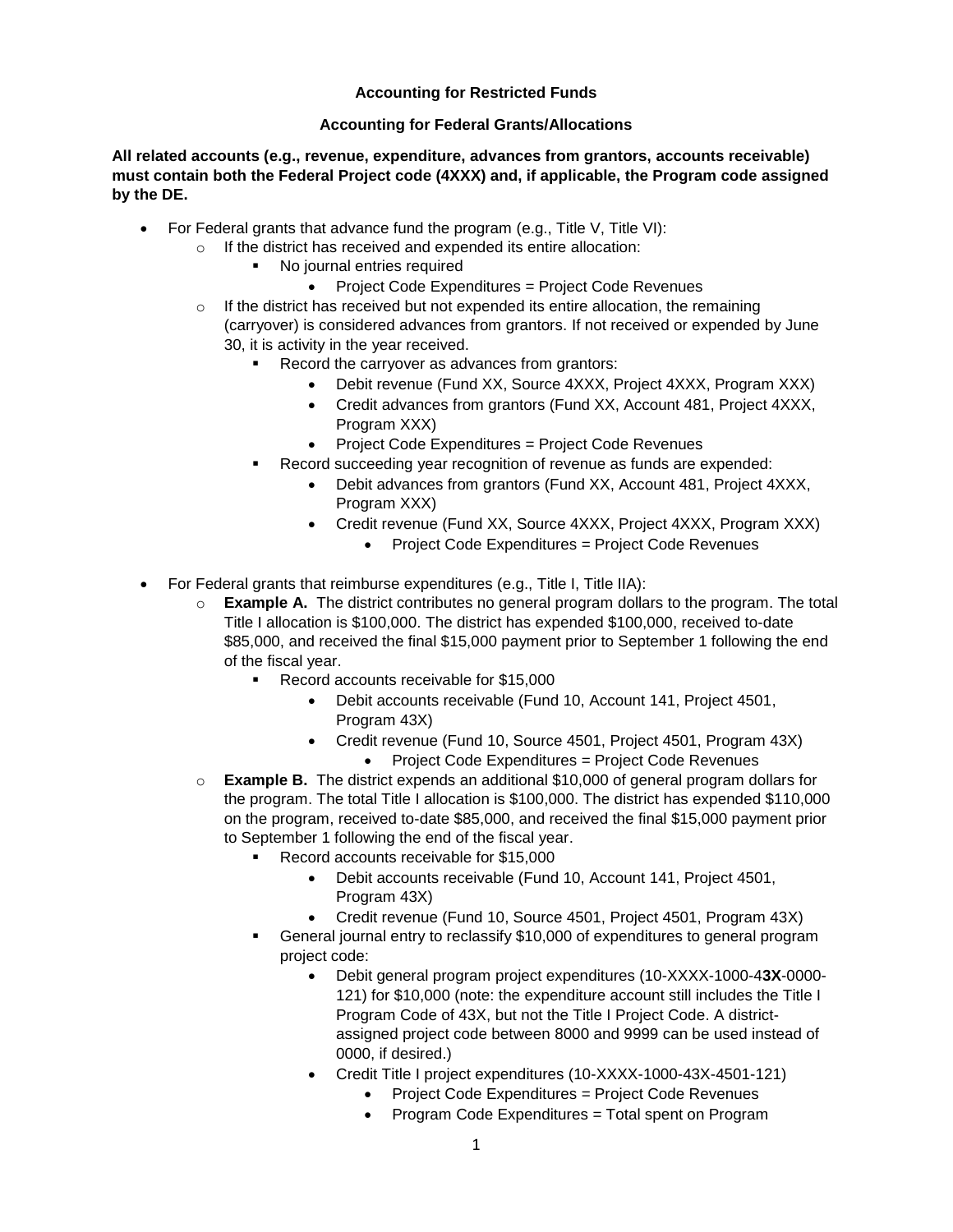- o **Example C.** The district does not expend its entire allocation on the program. The total Title I allocation is \$100,000. The district has expended \$90,000 on the program and plans to carry the additional \$10,000 allocation to the following fiscal year. The district has received to-date \$85,000 and received the final \$5,000 payment prior to September 1 following the end of the fiscal year.
	- Record accounts receivable for \$5,000
		- Debit accounts receivable (Fund 10, Account 141, Project 4501, Program 43X)
		- Credit revenue (Fund 10, Source 4501, Project 4501, Program 43X) Project Code Expenditures = Project Code Revenues
	- The \$10,000 carryover is a paper carryover and is not recorded on the books until the following year when received and expended even if received prior to September 1.
- o **Example D.** The project period extends over multiple fiscal years (e.g. Public Assistance Grants (FEMA Disaster Assistance Grant)). The anticipated project cost is \$100,000, with the Federal grant portion of \$75,000 (project 4566), the state share of \$15,000 (project 3272), and the local share of \$10,000 (project 8xxx or 9xxx), with PPEL providing the local match. The district has expenditures of \$60,000 in the current fiscal year. The district applies for a reimbursement of \$54,000 (\$45,000 federal and \$9,000 state) but does not receive the funds until October of the following fiscal year (beyond the 60 day revenue recognition period).
	- Current fiscal year:
		- Record an accounts receivable and deferred inflow of resources for \$54,000:
			- Debit accounts receivable (Fund 36, Account 141, Project 4566, Program 000) for \$45,000
			- Debit accounts receivable (Fund 36, Account 141, Project 3272, Program 000) for \$9,000
			- Credit deferred inflow of resources (Fund 36, Account 623, Project 4566, Program 000) for \$45,000
			- Credit deferred inflow of resources (Fund 36, Account 623, Project 3272, Program 000) for \$9,000
				- Project Code Expenditures = Project Code Deferred Inflow (receivable not received within revenue recognition period) for the state and federal funds
				- **The district will use a district-assigned project code** between 8000 and 9999 to identify the \$6,000 local portion expenditures
	- Following fiscal year:
		- Record receipt of funds for \$54,000:
			- Debit cash (Fund 36, Account 101, Project 0000, Program 000)
			- Credit accounts receivable (Fund 36, Account 141, Project 4566, Program 000) for \$45,000
			- Credit accounts receivable (Fund 36, Account 141, Project 3272, Program 000) for \$9,000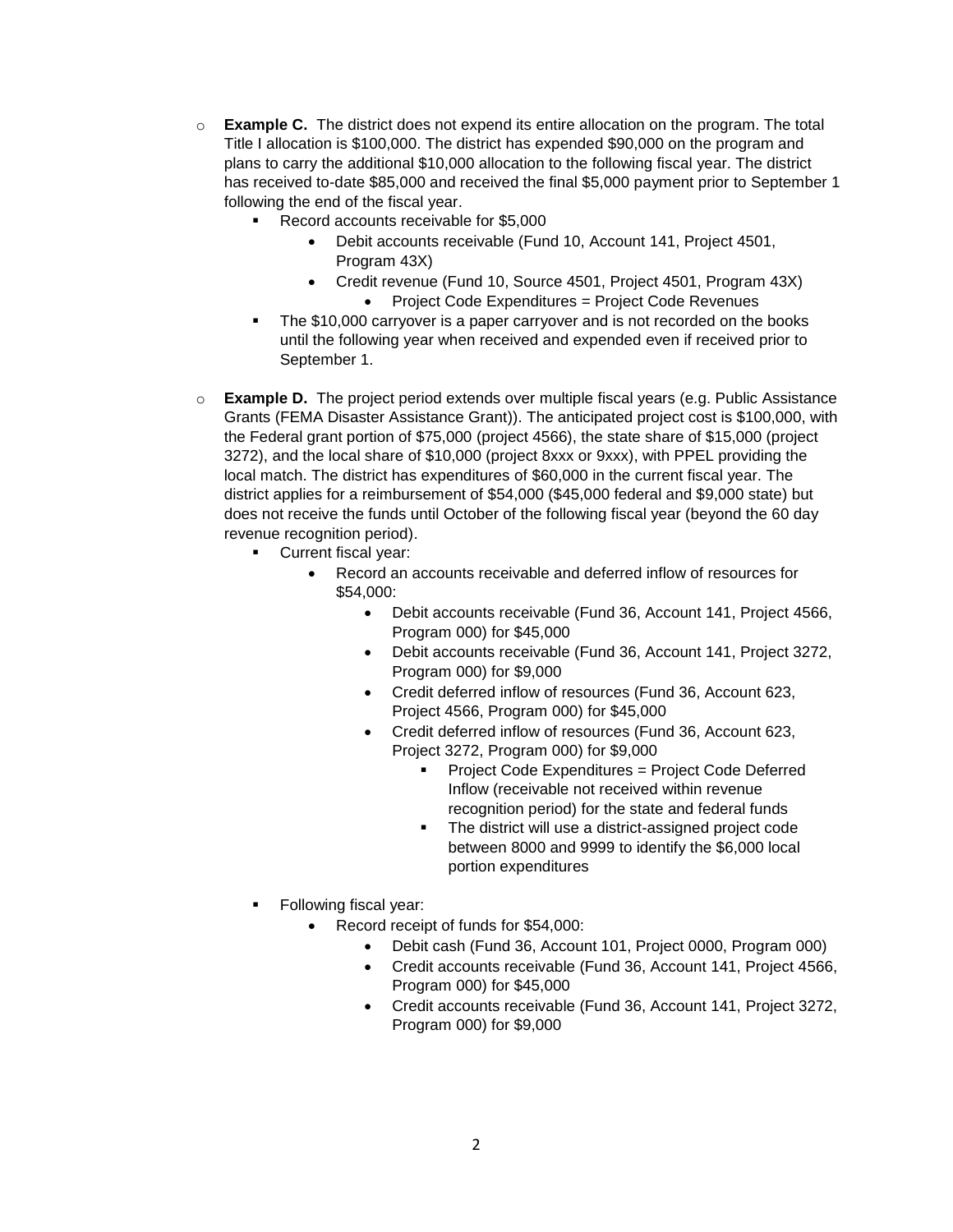- Record revenues for \$54,000:
	- Debit deferred inflow of resources (Fund 36, Account 623, Project 4566, Program 000) for \$45,000
	- Debit deferred inflow of resources (Fund 36, Account 623, Project 3272, Program 000) for \$9,000
	- Credit revenue (Fund 36, Source 4566, Project 4566, Program 000) for \$45,000
	- Credit revenue (Fund 36, Source 3272, Project 3272, Program 000) for \$9,000
		- **Project Code Expenditures = Project Code Revenues -**PY Project Code Deferred Inflow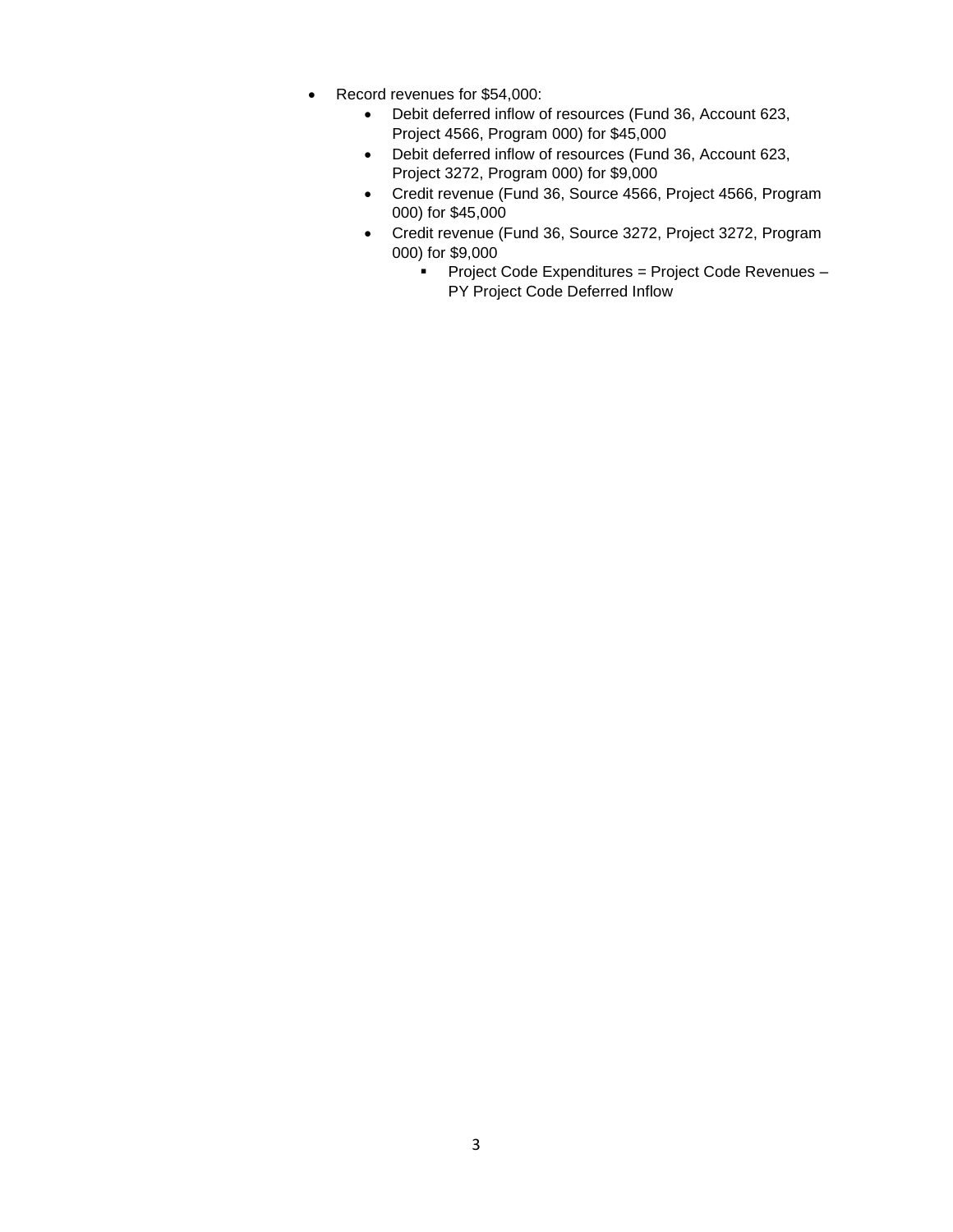## **Accounting for State Grants/Allocations**

### **All related accounts (e.g., revenue, expenditure, accounts receivable, restricted fund balance) must contain both the State Project code (3XXX) and, if applicable, the Program code assigned by the DE.**

Grant/Allocation expenditures cannot exceed the total of current year revenues plus prior year carryover.

- If the district has received and expended its entire allocation:
	- o No journal entries required
		- Expenditures = Revenues + Prior Year Restricted Fund Balance (if any)
		- **F** There will be no current year restricted fund balance
- If the district has received but not expended its entire allocation, the remaining balance (carryover) is considered a restricted fund balance:
	- o Record the carryover as a restricted fund balance
		- Debit fund balance (Fund XX, Account 759, Project XXXX, Program XXX)
		- Credit restricted fund balance (Fund XX, Account 729, Project 3XXX, Program XXX)
			- Expenditures < Revenues + Prior Year Restricted Fund Balance (if any)
			- Carryover = Revenues + Prior Year Restricted Fund Balance **Expenditures**
- If the district has expenditures in excess of the total of its current year revenues plus its prior year carryover:
	- o Record the additional expenditures as funded by general program dollars:
		- Debit expenditures (Fund XX, Function XXXX, Program XXX, Project XXXX, Object XXX)
		- Credit expenditures (Fund XX, Function XXXX, Program XXX, Project 3XXX, Object XXX)
			- All account dimensions of the debit expenditure account, with the exception of the project code, should be the same as the account dimensions in the credit expenditure account
			- Project Expenditures = Project Revenues + Prior Year Restricted Fund Balance (if any)
			- There will be no current year restricted fund balance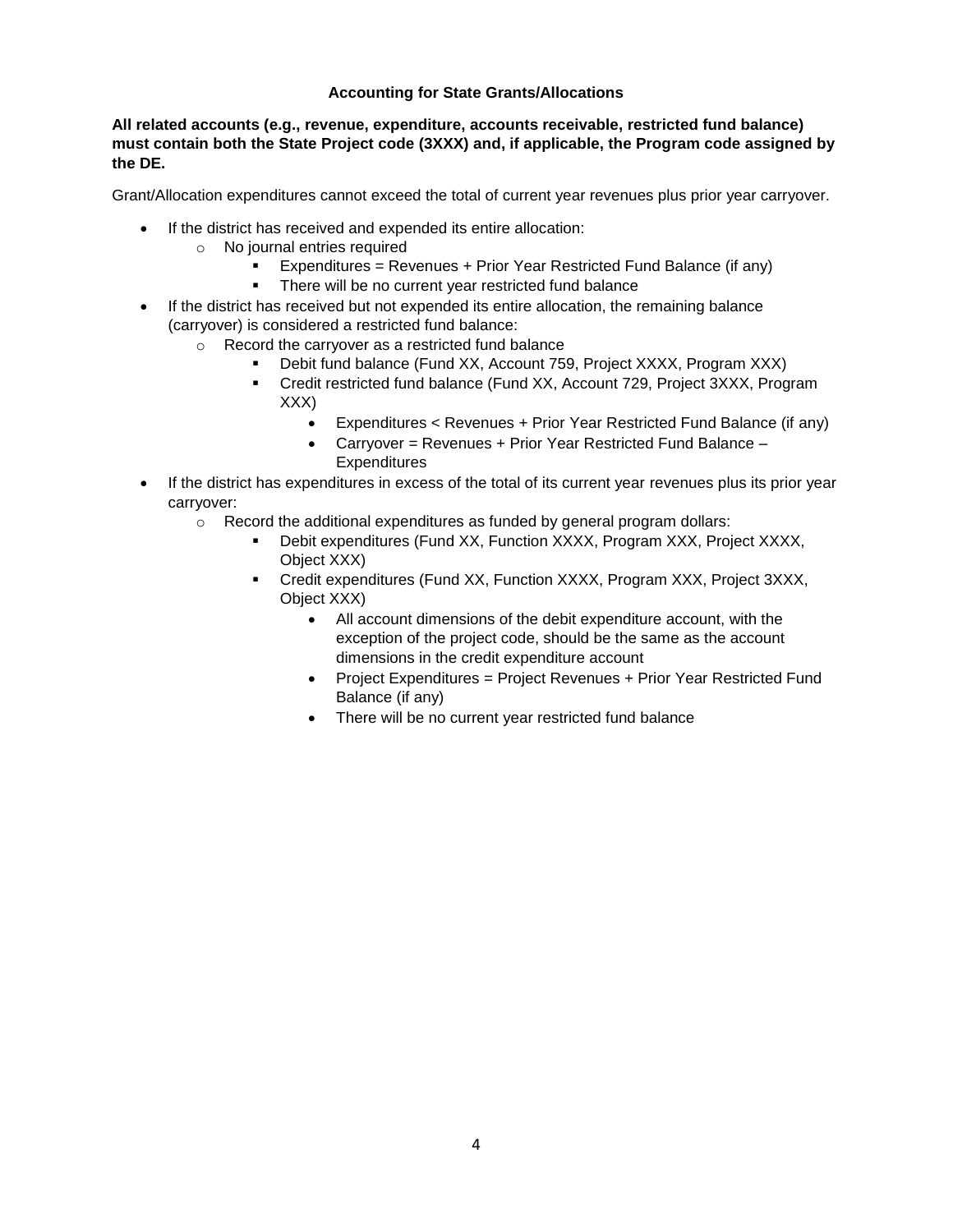# **Accounting for Local Grants/Allocations/Restricted Funds**

## **Accounting for Categorical Budgetary Allocations within the Foundation Formula**

Several Restricted Funding sources are included on the Aid & Levy worksheet and are funded by a combination of Property Tax and State Aid that is part of the School Foundation Formula. These sources include, but are not limited to:

- Gifted and Talented Program (TAG) Project 1118, Program 47X
- Returning Dropout/Dropout Prevention Program Project 1119, Program 42X
- Limited English Proficient Program Weighted Funding (LEP) Project 1112, Program 41X
- At-Risk Program Weighted Funding Project 1116, Program 42X
- Home School Assistance Program (HSAP) Project 1113, Program XXX

Projects for Budgetary Allocations that are exclusively State Aid, such as

- Special Education weighting funding Projects 330X
- Early Intervention Project 3216
- Statewide Voluntary 4-year-old preschool Project 3117

## **Accounting for Gifted and Talented Program (TAG):**

- $\circ$  The TAG project includes both the 75% portion and the 25% required local match.
	- Account for all TAG transactions within the General Fund
		- **TAG allocations can be found on the DE's website, [Gifted and Talented](https://www.educateiowa.gov/pk-12/advanced-learning-opportunities/gifted-talented)**
		- Revenue from state aid/property tax does not need to be coded. For purposes of matching revenues to expenditures in the CAR Upload, revenues will be taken from the information posted on the website above. Revenues from sources other than property taxes and state aid, such as tuition, should be coded.
			- Use Source codes 192X or 642X for revenues from local donations
		- Program code:
			- Use Program codes 47x for all related accounts
		- Project code:
			- Use Project code 1118 except as noted below:
				- o Use the state-assigned state or federal Project codes for the portion of expenditures paid with state or federal grants/categorical funding (e.g. Project 3204 for Teacher Salary Supplement, Program 47X)
				- o Use 192X or a district-assigned Project code (8001-9999) for the portion of expenditures paid with local donations.
				- $\circ$  Use project code 0000 for the portion of expenditures paid with local district general purpose resources (expenditures that exceed all other funding sources)
- $\circ$  TAG expenditures charged to Project 1118 cannot exceed the total of current year revenues plus prior year carryover (restricted fund balance).
- o If the district has expended its entire allocation:
	- No journal entries required
	- Project Expenditures = Project Revenues + Prior Year Restricted Fund Balance (if any)
	- **There will be no current year restricted fund balance**